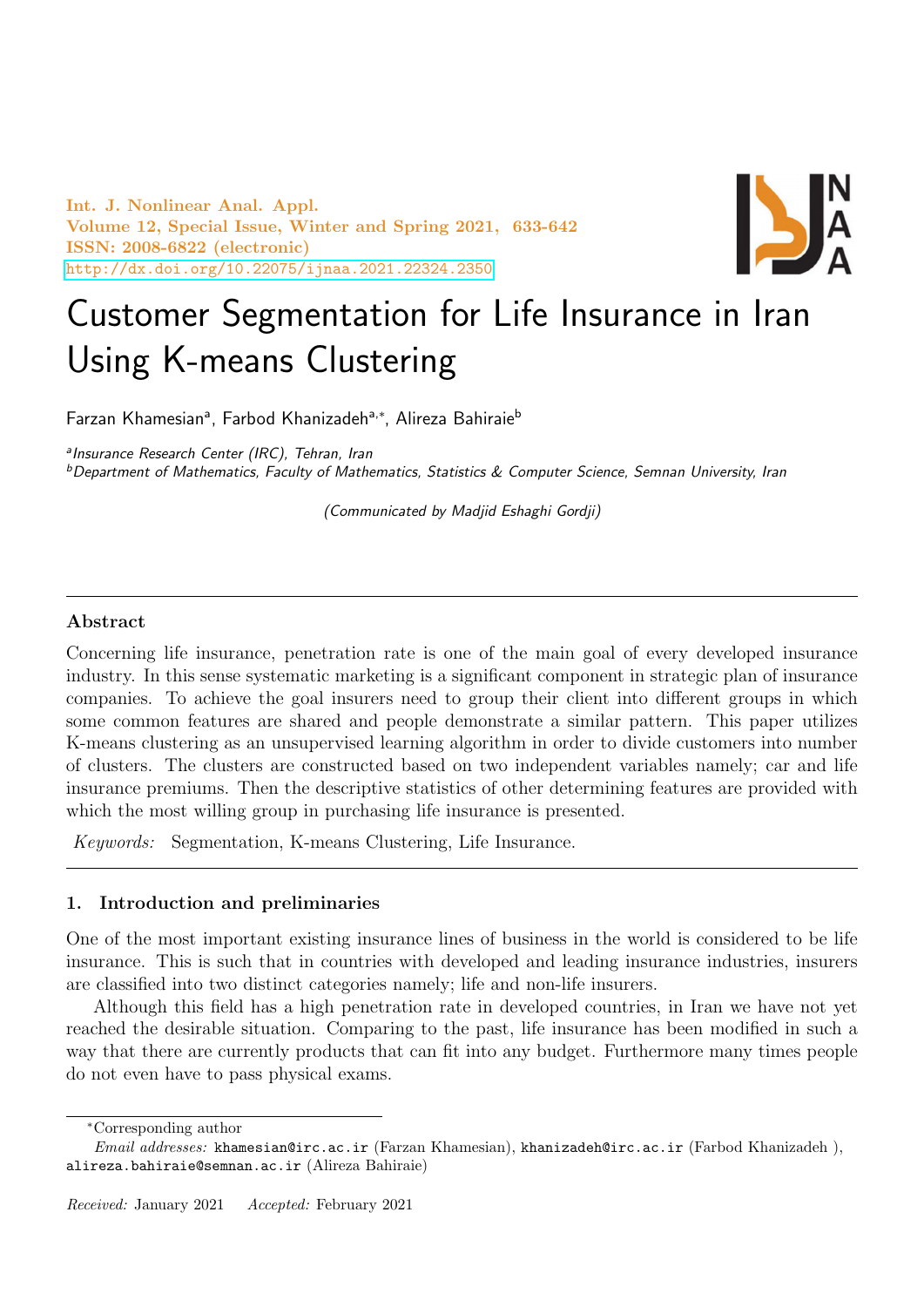In fact proper marketing plays a crucial role to provide services meeting the customer needs. Marketing in one way may be translated to gaining new clients for insurance companies. However in long term the marketing strategies will be efficient only if the clients are happy with the services. Therefore it is essential to have a good understanding over the need and behaviors of customers.

This leads us to the concept of customer segmentation [\[25,](#page-9-0) [18\]](#page-9-1) providing insight into the target market. By means of segmentation companies can group prospective client into different segments sharing common characteristics. Some examples of customer segmentation can be found in [\[22,](#page-9-2) [11,](#page-8-0) [1,](#page-8-1) [20\]](#page-9-3).

Recently Data mining techniques have extensively exploited by different sectors and enterprises to develop more effective marketing strategies; see for example [\[21,](#page-9-4) [15,](#page-8-2) [9,](#page-8-3) [16,](#page-8-4) [5\]](#page-8-5). Regarding market segmentation, it is also known as clustering and the techniques used to develop the models are called clustering algorithms [\[12,](#page-8-6) [3,](#page-8-7) [24\]](#page-9-5).

#### 2. METHODOLOGY (K-Means Clustering)

Clustering is a general technique which most people experience in their life. We can come up with plenty of situations resembling clustering concept. For example consider the case where you try to sort your books based on their themes and subjects. Also restaurants in which group of friends or family members are sitting around a table or items arranged in a mall are instances of clustering. Some big compaies such as Amazon and Netflix set their recommendation systems based on clustering [\[2,](#page-8-8) [14\]](#page-8-9).

In fact clustering is the process of dividing the datasets into groups, consisting of similar datapoints. Therefore points in the same group are as similar as possible whereas points belonging to different clusters are significantly dissimilar to each other [\[14\]](#page-8-9). In other words in clustering, data are organized into groups such that there is high intra-cluster similarity and low inter-cluster similarity.

Clustering is an unsupervised approach in machine learning [\[26\]](#page-9-6) and as mentioned above it is built upon the notion of similarity/dissimilarity. Working with the notion of dissimilarity, two data points are considered 'close' if their dissimilarity or distance is small. However when we have the concept of similarity, two individuals are close when their similarity is large enough [\[10\]](#page-8-10). Therefore we need to define similarity/dissimilarity metric for data points. For different types of data different metrics are introduced [\[7,](#page-8-11) [23,](#page-9-7) [6,](#page-8-12) [17\]](#page-9-8). Distance measure is another jargon used to define similarity metrics. In fact similarity reflects the level of relationship between two data items, while dissimilarity assesses the measurement of divergence between two data items. Appropriate distance function can increase the performance of clustering algorithms(Figure [1](#page-2-0)) [\[4,](#page-8-13) [19\]](#page-9-9):

A general term encompassing both similarity and dissimilarity is called proximity. A common approach toward proximity measures start with construction of the so-called data matrix in which columns and rows present number of features and observations respectively [\[13,](#page-8-14) [8\]](#page-8-15):

$$
\begin{pmatrix} x_{11} & x_{12} & \cdots & x_{1p} \\ x_{21} & \cdots & \cdots & \cdots \\ \vdots & \vdots & \vdots & \vdots \\ x_{21} & \cdots & \cdots & x_{21} \end{pmatrix}
$$

In each row one can find information about a distinct observation (i.e. object). So  $x_1 = (x_{11}, x_{12}, \ldots, x_{1p})$ stands for the first record in the data set and each component represents a particular variable. Therefore in general the entry  $x_{ij}$  in the matrix provides the value of the jth variable on observation i. This matrix is also known as 'two-mode' since the rows and columns indicate different things.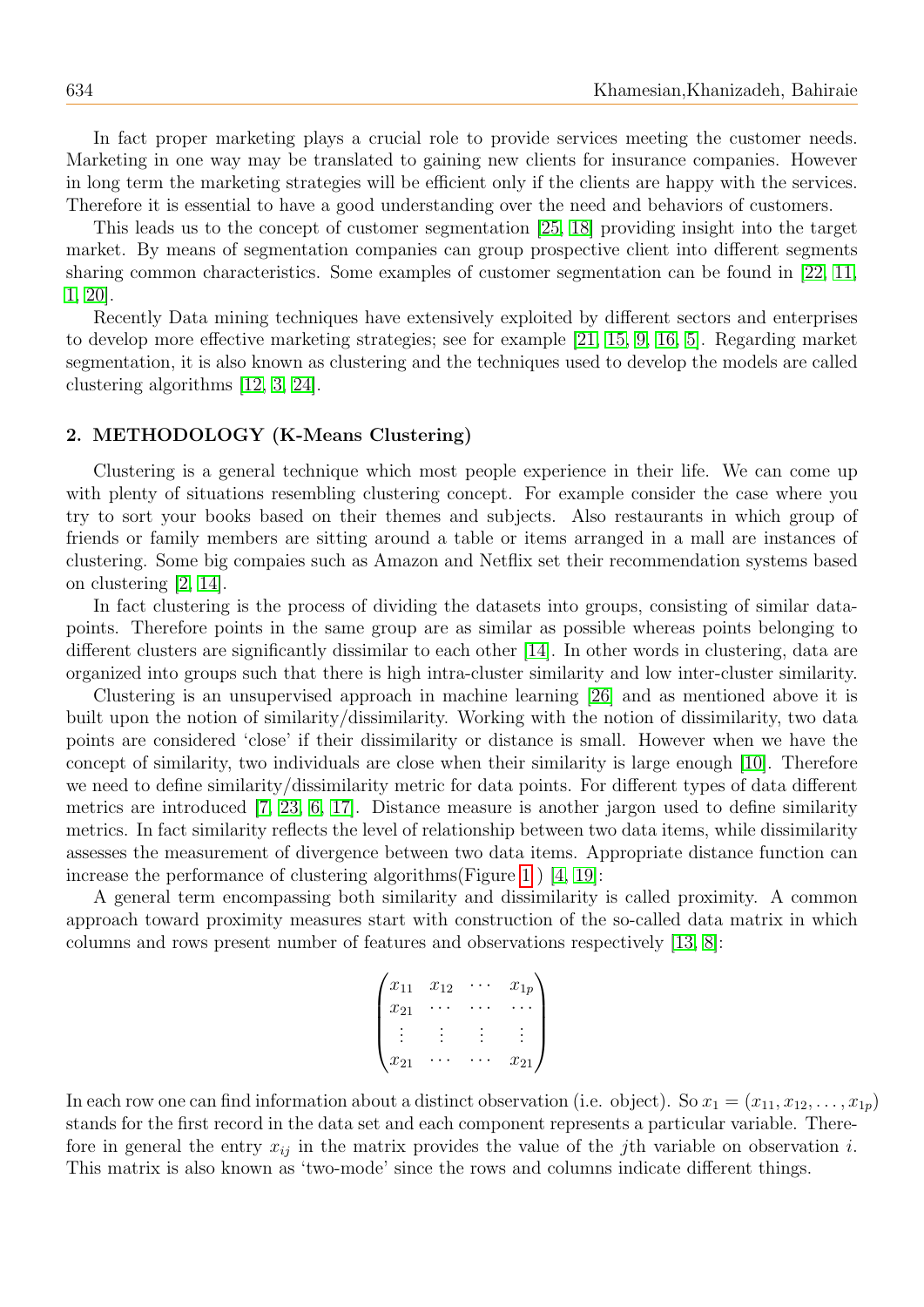

<span id="page-2-0"></span>Figure 1: Examples of Similarity Measures

|               |          |               | Observation i |             |  |
|---------------|----------|---------------|---------------|-------------|--|
|               | Outcome  |               |               | Total       |  |
| Observation j |          | $\mathfrak a$ |               | $a + b$     |  |
|               | $\theta$ |               |               | $c + d$     |  |
|               | Total    | $a + c$       | $h + d$       | $p=a+b+c+d$ |  |

Figure 2: Number of binary outcomes for two observations

Another common matrix that is used in clustering analysis is the n by n matrix written in the form of:

<span id="page-2-1"></span>
$$
\begin{pmatrix}\n0 \\
d(2,1) & 0 \\
d(3,1) & d(3,2) & 0 \\
\vdots & \vdots & \vdots \\
d(n,1) & d(n,2) & \cdots & \cdots & 0\n\end{pmatrix}
$$

This is the proximity matrix with entries denoting proximity values for all pairs of n observations. In fact  $d(i, j)$  calculates the dissimilarity/distance between two data points. In case it equals zero we face the lowest dissimilarity and consequentlt the highest similarity between points. Therefore the relationship between similarity and dissimilarity can be expressed as:

$$
s_{ij} = 1 - d(i, j)
$$

Note that different proximity measures are suitable for different types of data such categorical, numerical and mixed data. In case we are dealing with categorical variables of two states (i.e. binary variables: 0 or 1) the tables (Figure [2\)](#page-2-1) could provide all possible combinations:

In the table shown in Figure [2,](#page-2-1) a is the number of features that take the value 1 for both observations i and j, b presents the number of those variables taking 0 and 1 for ith and jth observation respectively, c is the number of features equal 1 for observation i and 0 for observation i, and finally d is the number of columns taking the value 0 for both ith and jth observations. Clearly we have  $p$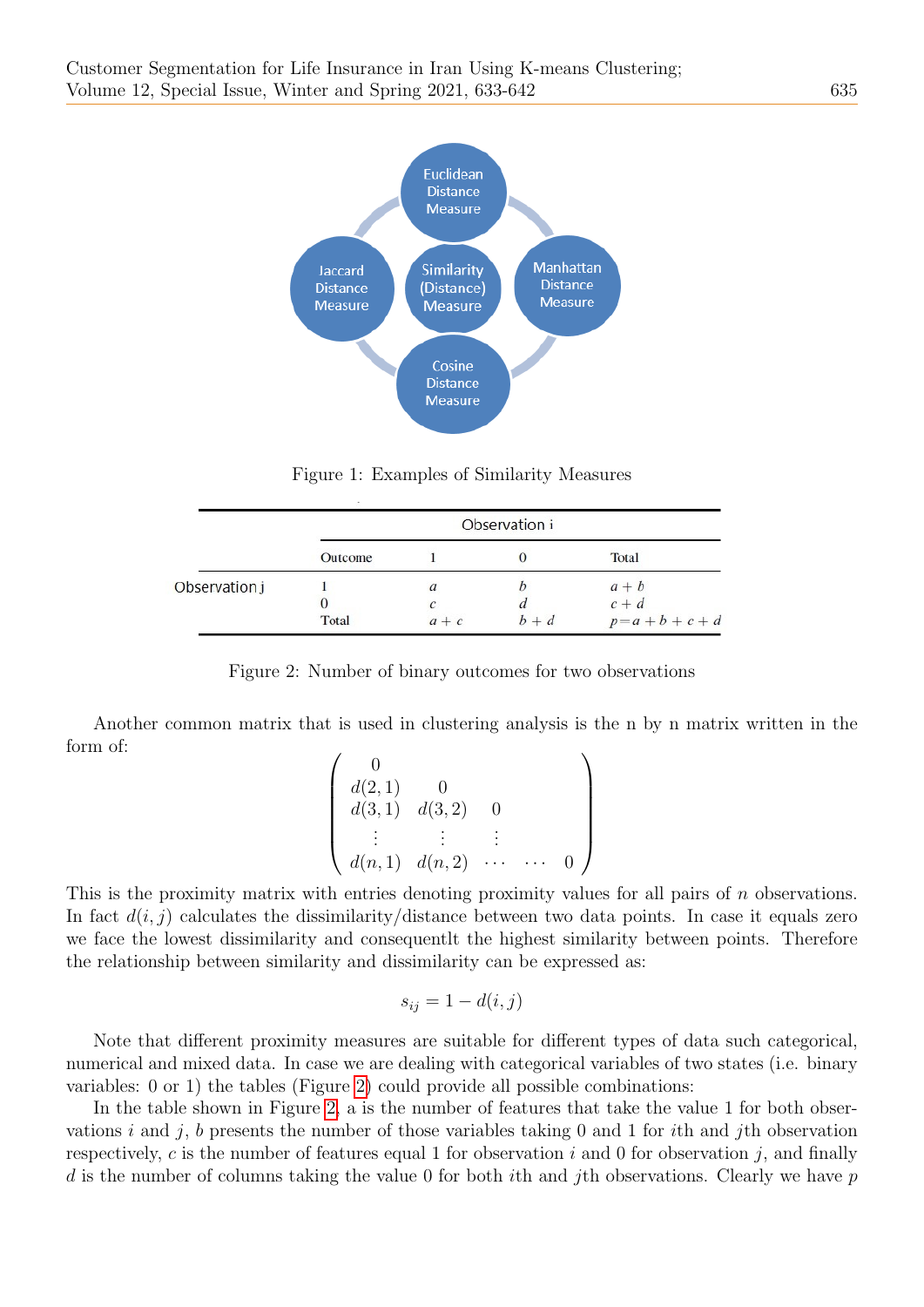| Measure              | Formula                                                    |
|----------------------|------------------------------------------------------------|
| Matching coefficient | $s_{ij} = (a+d)/(a+b+c+d)$                                 |
| Jaccard coefficient  | $s_{ii} = a/(a+b+c)$                                       |
| Rogers and Tanimoto  | $s_{ii} = (a+d)/[a+2(b+c)+d]$                              |
| Sneath and Sokal     | $s_{ii} = a/[a+2(b+c)]$                                    |
| Gower and Legendre   | $s_{ij} = (a+d) / \left[ a + \frac{1}{2}(b+c) + d \right]$ |
| Gower and Legendre   | $s_{ij} = a /  a + \frac{1}{2}(b+c) $                      |

Figure 3: Examples of Proximity Measures for Categorical Variables.

features which can be written as  $p = a + b + c + d$ . In this case different similarity measures can be defined as provided in Figure [3.](#page-3-0)

When the variables are continuous the proximity between two observations are mainly described based on the distance between two points. In geometrical sense Euclidean distance is the most standard approach. Consider two n-dimensional vectors as:

<span id="page-3-0"></span>
$$
x_1 = (x_{11}, x_{12}, \cdots, x_{1n})
$$
  

$$
x_2 = (x_{21}, x_{21}, \cdots, x_{2n})
$$

Then the Euclidean distance is expressed as the root of square differences between the coordinates of each pair:

$$
d_E = \sqrt{(x_{11} - x_{21})^2 + (x_{12} - x_{22})^2 + \dots + (x_{1n} - x_{2n})^2}
$$

Manhattan distance is the other metric to obtain the distance between two points. In this case for a pair of two n-dimensional data points the distance becomes the sum of absolute difference between individual components:

$$
d_M = |x_{11} - x_{21}| + |x_{12} - x_{22}| + \cdots + |x_{1n} - x_{2n}|
$$

Note that distance functions follow the following properties:

$$
d(a, b) \ge 0 d(a, b) = d(b, a) d(a, b) \le d(a, c) + d(c, b)
$$

The different graphical presentation of Manhattan and Euclidean can be see in the following plots. Euclidean distance moves along the shortest straight line between two data points while for Manhattan distance the so called block path is plotted as Figure [4.](#page-4-0)

The other distance measure is the so called cosine metric. This measure determines the angle between two vectors given by:

$$
d_{\cos} = 1 - \frac{x_{11}x_{21} + x_{12}x_{22} + \dots + x_{1n}x_{2n}}{\left(\sqrt{x_{11}^2 + x_{12}^2 + \dots + x_{1n}^2}\right)\left(\sqrt{x_{21}^2 + x_{22}^2 + \dots + x_{2n}^2}\right)}
$$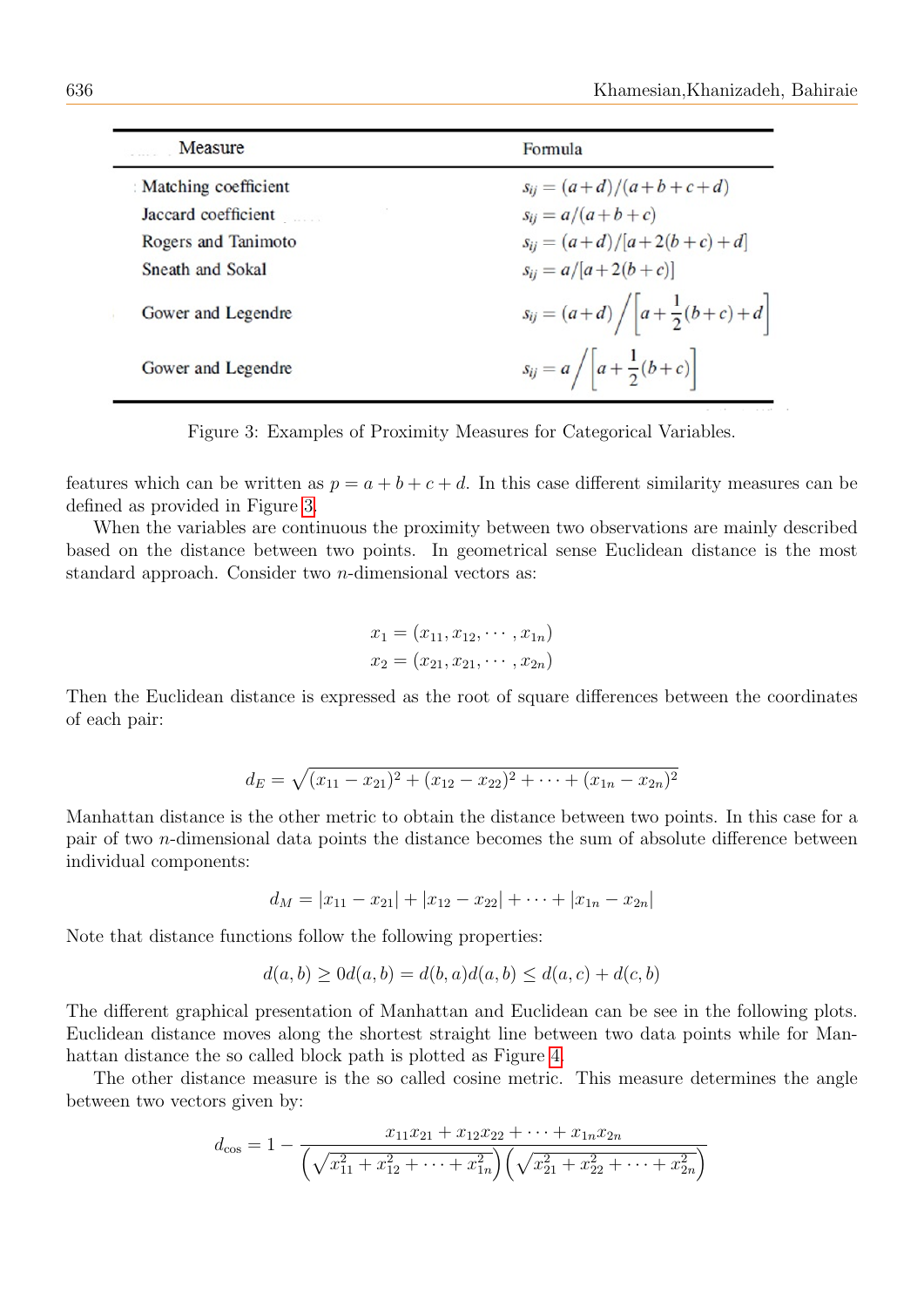

<span id="page-4-0"></span>Figure 4: left: Euclidean right: Manhattan

Basically cosine measure determines the proximity between two vectors through cosine of the angle between given vectors in their dot product space. Note that the vector length does not affect the measure value. This makes it a proper choice for high-dimensional data sets. The above expressions present the case for two data points. The table [5](#page-5-0) provides some proximity measures in general form in the case of continuous variables in p-dimensional space. All distance measures are written with weighting factor  $w_k$  assessing the weights of the p variables. We commonly set  $w_k = 1$ , however the complete description of obtaining weight can be found in [\[10\]](#page-8-10).

#### 3. EMPIRICAL RESULTS

#### 3.0.1. Developing the Model

Data set for this study is collected from an Iranian insurance company containing around 5000 records of customers who have purchased life insurance. There are five variables namely; age, gender,  $TPL$  coverage limit, premium paid for car insurance other than  $TPL$  and premium for life insurance.

The aim is to group customers into clusters sharing similar characteristics regarding car and life insurance premium. In fact people in the same cluster demonstrate homogeneous behavior toward life insurance policy. However the main challenge of K-means clustering is to determine the optimal number of clusters (i.e. number of  $K$ ). With the help of elbow method we would run clustering on the given data set for ten different values of  $K(i.e.K = 1, 2, 3, 4, 5, 6, 7, 8, 9, 10)$  $K(i.e.K = 1, 2, 3, 4, 5, 6, 7, 8, 9, 10)$  $K(i.e.K = 1, 2, 3, 4, 5, 6, 7, 8, 9, 10)$ . Figure 6 provides the minimum efficient number of cluster as  $K = 4$ .

As can be seen in Figure [6](#page-5-1) the most efficient performance of the model appears for  $K = 4$ . This means the data points can be divided into 4 different clusters in which individuals share similar patterns. Running K-means clustering for K equals 4 we have the Figure [7.](#page-6-0)

Figure [7](#page-6-0) demonstrates the relationship between car insurance policies and the willingness to apply for life insurance. In fact, Figure [7](#page-6-0) shows the link between costumer revenue and the demand for life insurance policies. The horizontal axis contains 3 items defining changes in budgets associated with car insurance. The first one is the maximum coverage for third party liability  $(TPL)$  car insurance (i.e. Max Cover). This can result in an increase in the cost of car insurance. The second one is the number of different car policies purchased by clients rather than TPL (e.g car body insurance). The last element that contributes greatly to the cost of car insurance is the price level of the cars.

Since the third item highly depends on the car prices, by the growth of car insurance expenses one can guess an increase in the level of customers income. This fact, along with the two main factors namely age and gender of policyholders determine the difference between groups and provide a significant interpretation over the clusters which is the association between car and life insurance customers.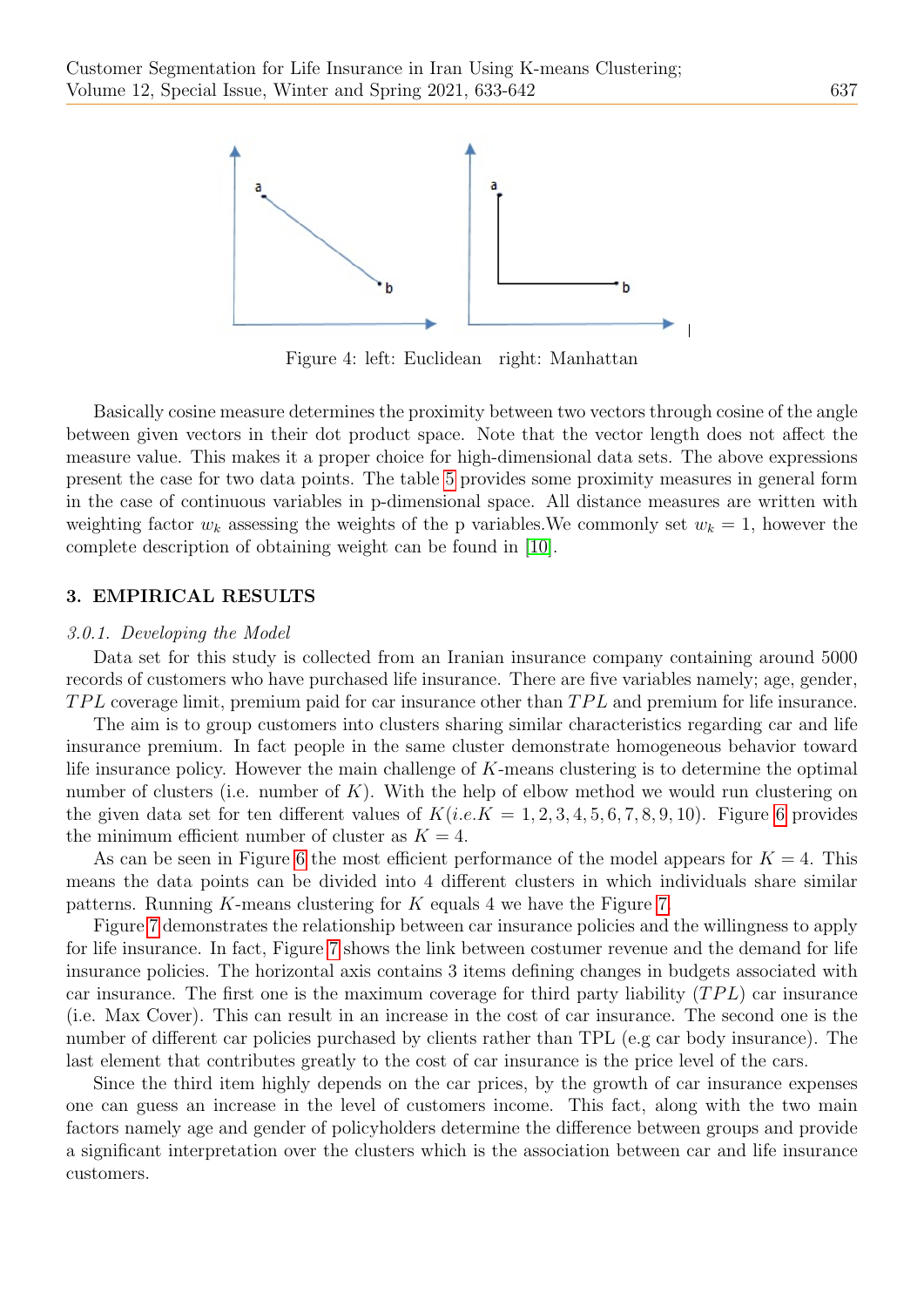| Measure             | Formula                                                                                                                                                                                                                                                                                                                                   |                           |
|---------------------|-------------------------------------------------------------------------------------------------------------------------------------------------------------------------------------------------------------------------------------------------------------------------------------------------------------------------------------------|---------------------------|
|                     | Euclidean Distance $d_{ij} = \left[\sum_{k=1}^{p} w_k^2 (x_{ik} - x_{jk})^2\right]^{1/2}$                                                                                                                                                                                                                                                 |                           |
|                     | City-Block (Manhattan) Distance $d_{ij} = \sum_{k=1}^{p} w_k  x_{ik} - x_{jk} $                                                                                                                                                                                                                                                           |                           |
|                     | Minkowski Distance $d_{ij} = \left(\sum_{k=1}^{p} w_k^r  x_{ik} - x_{jk} ^r\right)^{1/r}$ $(r \ge 1)$                                                                                                                                                                                                                                     |                           |
|                     | Canberra Distance $d_{ij} = \begin{cases} \sum_{j}^{p} w_k  x_{ik} - x_{jk}  / ( x_{ik}  +  x_{jk} ) & \text{for } x_{ik} \neq 0 \text{ or } x_{jk} \neq 0 \end{cases}$                                                                                                                                                                   | for $x_{ik} = x_{jk} = 0$ |
| Pearson Correlation | $\delta_{ij} = \left(1 - \phi_{ij}\right)/2$ with<br>$\phi_{ij} = \sum_{k=1}^{p} w_k (x_{ik} - \bar{x}_{i^*}) (x_{jk} - \bar{x}_{j^*}) \left/ \left[ \sum_{k=1}^{p} w_k (x_{ik} - \bar{x}_{i^*})^2 \sum_{k=1}^{p} w_k (x_{jk} - \bar{x}_{j^*})^2 \right]^{1/2} \right.$<br>where $\bar{x}_i = \sum_{k=1}^p w_k x_{ik} / \sum_{k=1}^p w_k$ |                           |
| Angular Seperation  | $\delta_{ij} = \left(1 - \phi_{ij}\right)/2$ with<br>$\phi_{ij} = \sum_{k=1}^{p} w_k x_{ik} x_{jk} / \left( \sum_{k=1}^{p} w_k x_{ik}^2 \sum_{k=1}^{p} w_k x_{jk}^2 \right)^{1/2}$                                                                                                                                                        |                           |

<span id="page-5-0"></span>Figure 5: Examples of Proximity Measures for Continuous Variables.



<span id="page-5-1"></span>Figure 6: Optimizing the number of clusters.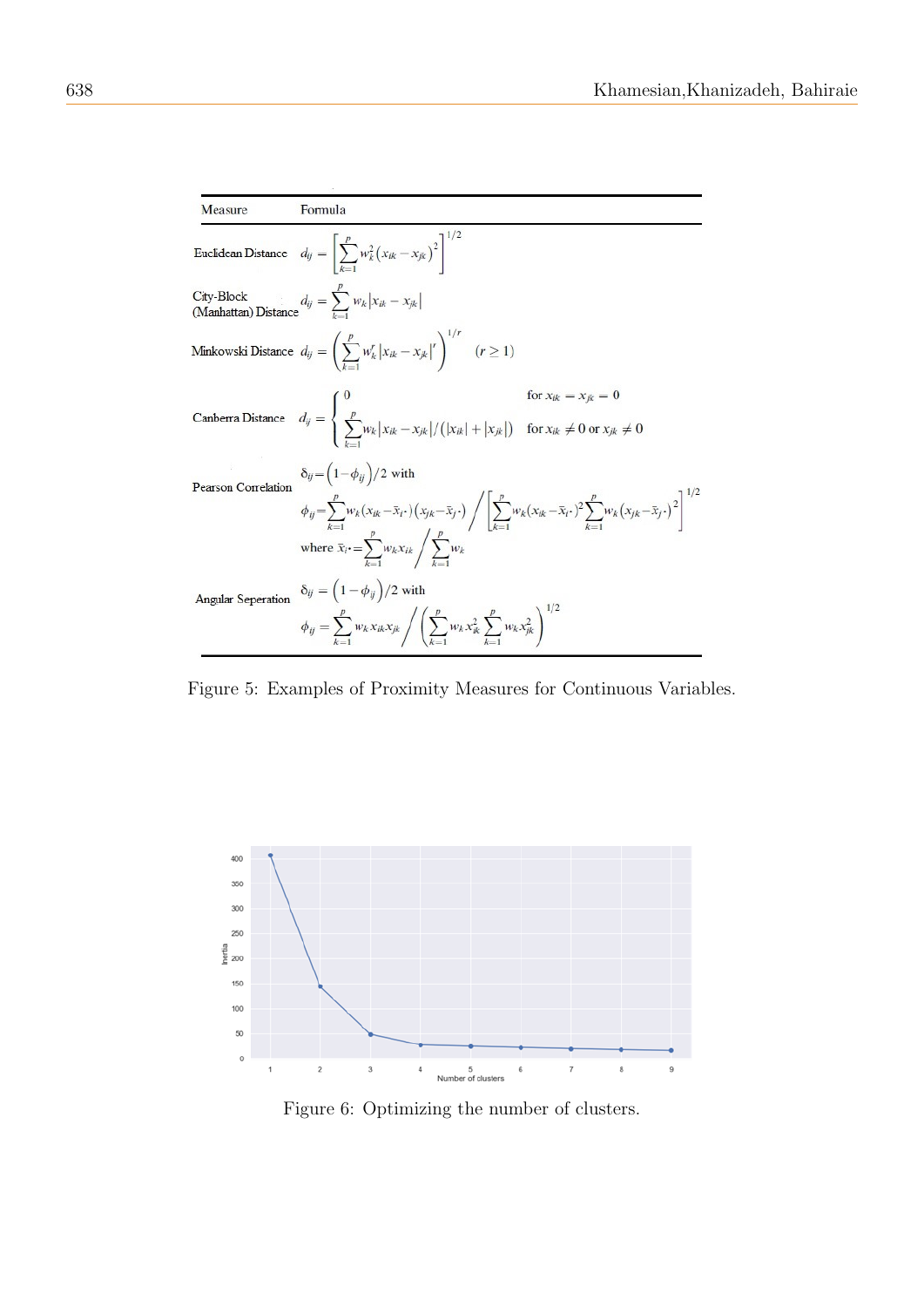

<span id="page-6-0"></span>Figure 7: Clustering for  $K = 4$ .

|           |           |            | Percentage |
|-----------|-----------|------------|------------|
|           |           | Female     | 31         |
|           | Gender    | Male       | 69         |
| Cluster 1 |           |            |            |
|           |           | Young      | 32         |
|           | Age       | Middle Age | 41         |
|           |           | Old        | 27         |
|           | Max Cover | ---        | 32         |
|           | Car Body  |            | 32         |

<span id="page-6-1"></span>Figure 8:  $1^{st}$  Cluster Statistics

Tables [8,](#page-6-1) [9,](#page-7-0) [10](#page-7-1) and [11](#page-7-2) present the descriptive distribution in four distinct clusters.

In the next session we see how Figure [7](#page-6-0) and the above four tables can justify the pattern among customers holding both car and life policies.

## 3.1. Results

As reflected in Figure [7,](#page-6-0) the slope of the plot is positive which means there exist a positive correlation between the amount of money paid for car and life insurance premiums. This shows the relationship between the level of income and purchasing power of insurers in the demand for life and savings insurance (which is a type of supplementary insurance of social insurance).

First cluster in Figure [7](#page-6-0) contains the lowest cost group both in the case of car insurance as well as life insurance policies. The main characteristics of this group is the high ratio of men to women and high average age among the group members. Putting these features together reflects the fact that the cluster includes people from the low income level of the society and at the same time the breadwinner of the family, which due to the low purchasing power, is naturally expected not to be interested enough in applying for life and savings insurance policies.This cluster contains the most populated group.

In cluster 2 the high ratio of women to men, points out the fact that although they spend more on car and life insurance, not being a breadwinner in the family (due to the two characteristics mentioned above) yields less steep slope comparing to the third cluster. In cluster 3, which possesses highest increasing slope in the level of demand for life insurance, there is a high average age and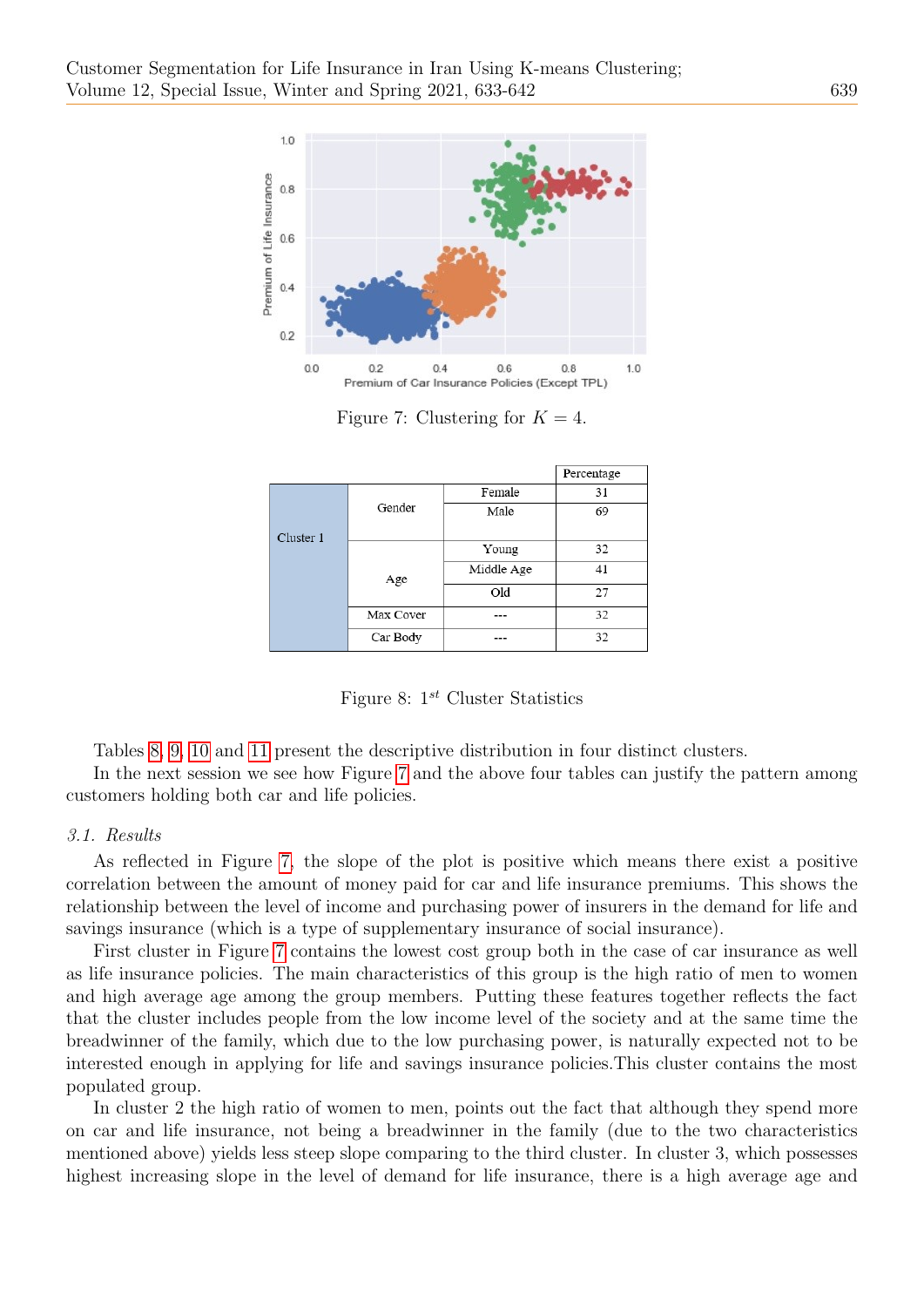|           |           |            | Percentage |
|-----------|-----------|------------|------------|
|           |           | Female     | 56         |
|           | Gender    | Male       | 44         |
|           |           | Young      | 49         |
| Cluster 2 | Age       | Middle Age | 38         |
|           |           | O1d        | 13         |
|           | Max Cover | ---        | 41         |
|           | Car Body  | ---        | 47         |

<span id="page-7-0"></span>Figure 9:  $2^{nd}$  Cluster Statistics

|           |           |            | Percentage |
|-----------|-----------|------------|------------|
|           |           | Female     | 26         |
|           | Gender    | Male       | 74         |
|           |           | Young      | 28         |
| Cluster 3 | Age       | Middle Age | 55         |
|           |           | Old        | 17         |
|           | Max Cover |            | 63         |
|           | Car Body  | ---        | 78         |

<span id="page-7-1"></span>Figure 10:  $3^{rd}$  Cluster Statistics

|           |           |            | Percentage |
|-----------|-----------|------------|------------|
| Cluster 4 | Gender    | Female     | 31         |
|           |           | Male       | 69         |
|           | Age       | Young      | 24         |
|           |           | Middle Age | 54         |
|           |           | Old        | 22         |
|           | Max Cover |            | 68         |
|           | Car body  |            | 75         |

<span id="page-7-2"></span>Figure 11:  $4^{th}$  Cluster Statistics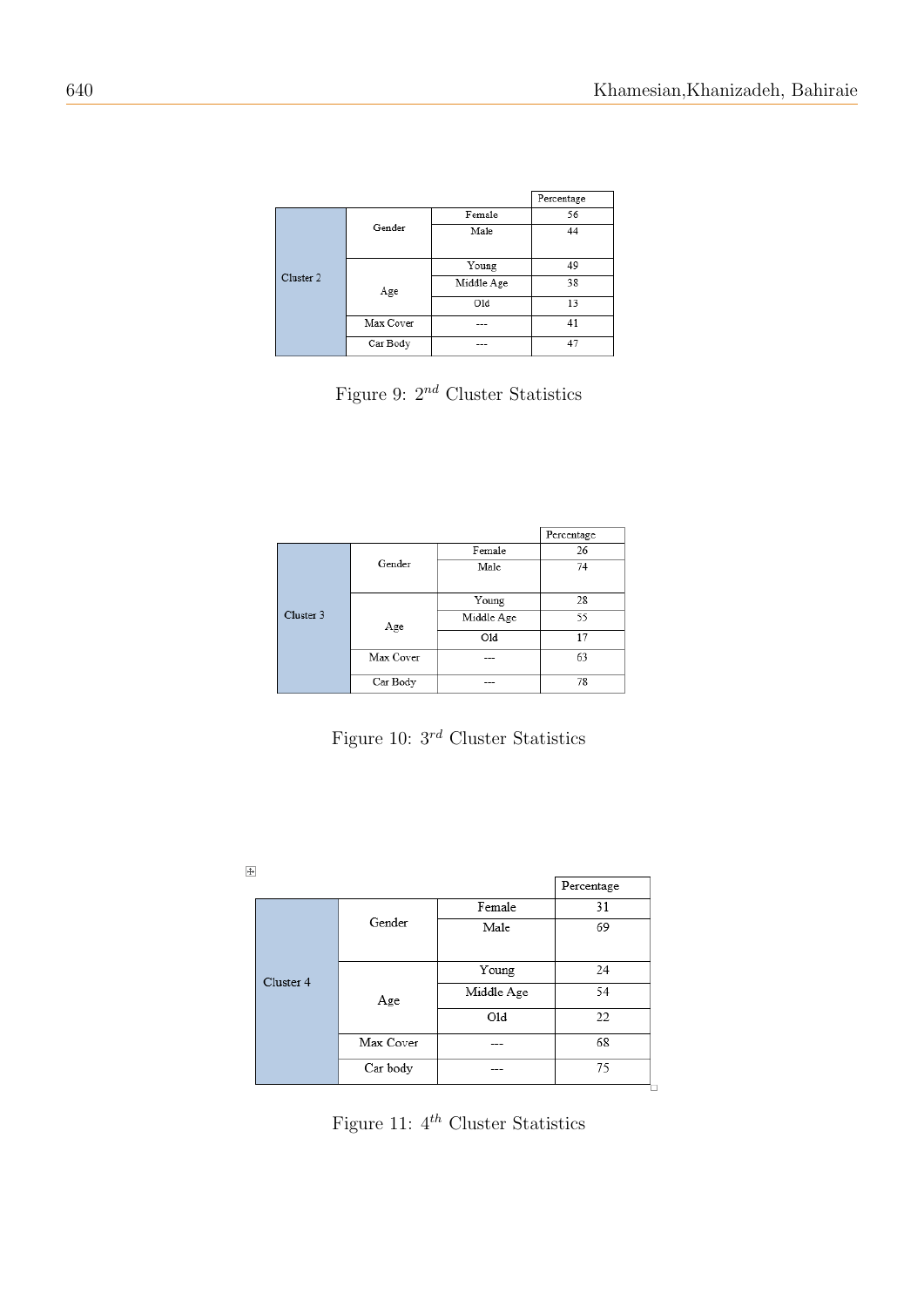the significant male-to-female ratio. This cluster shows customers with medium to high income level of which majority would apply for the maximum coverage of TPL car insurance formin the most responsible group of individuals. In the fourth cluster, while we face a significant level of life insurance policies, it contains a much smaller population comparing to cluster 3. In fact although the cost of car body insurance in cluster 4 is much higher than the third one ( i.e due to luxury cars), individuals are not willing to purchase maximum  $TPL$  car and life insurance. These results along with the probable wealthy situation of people, indicate they does not pay much attention to the benefits of life insurance policies as well as the maximum coverage of  $TPL$  car insurance.

## 4. DISCUSSION

As mentioned in the paper, penetration rate is one of the most strategic plans of all insurance companies. Therefore they have tried to modify and customize their products meeting the needs of different people. To achieve this goal it is vital to have some idea regarding the customers. In fact proper marketing can be a key point in attracting new customers or retaining the loyal ones. Within this regard market and customer segmentation provide a high level overview regarding behavior of clients. K-means clustering was carried out through the article and four different clusters were obtained containing customers with similar characteristics. Given the above, what can be considered as a significant result of the paper for the relationship between life and car insurance customers is the importance of the third cluster to focus on as one of the target groups on advertising and marketing process.

#### References

- <span id="page-8-1"></span>[1] Bayer, J., "Customer segmentation in the telecommunications industry." Journal of Database marketing & customer strategy management, 17(3-4) (2010), pp.247-256.
- <span id="page-8-8"></span>[2] Bahiraei, A., Abbasi, B., Omidi, F., Hamzah, N. A., and Yaakub, A. H., "Continuous time portfolio optimization". International Journal of Nonlinear Analysis and Applications, 6 (2)(2014 ) pp. 103-112.
- <span id="page-8-7"></span>[3] Bahiraie, A., Azhar, A. K. M., and Ibrahim, N. A., "A new dynamic geometric approach for empirical analysis of financial ratios and bankruptcy." Journal of Industrial & Management Optimization, 7(4) (2011), 947-965.
- <span id="page-8-13"></span>[4] Choi, S.S., Cha, S.H. and Tappert, C.C., "A survey of binary similarity and distance measures". Journal of Systemics, Cybernetics and Informatics, 8(1) (2010), pp.43-48.
- <span id="page-8-5"></span>Chiang, W.Y., "Applying data mining for online CRM marketing strategy." British Food Journal(2018).
- <span id="page-8-12"></span>[6] dos Santos, T.R. and Zárate, L.E., "Categorical data clustering: What similarity measure to recommend?." Expert Systems with Applications,  $42(3)$  (2015), pp.1247-1260.
- <span id="page-8-11"></span>[7] Everitt, B.S., Landau, S. and Leese, M., "Cluster Analysis," 4th edition. Edward Amold, New York I, 993, (2001).
- <span id="page-8-15"></span>[8] Green, P.E. and Rao, V.R., "A note on proximity measures and cluster analysis", (1969).
- <span id="page-8-3"></span>[9] Han, J., Pei, J. and Kamber, M., "Data mining: concepts and techniques". Elsevier, (2011).
- <span id="page-8-10"></span>[10] Hastie, T., Tibshirani, R. and Friedman, J., " Unsupervised learning. In The elements of statistical learning." Springer, New York, NY. (2009) pp. 485-585.
- <span id="page-8-0"></span>[11] Hamka, F., Bouwman, H., De Reuver, M. and Kroesen, M., "Mobile customer segmentation based on smartphone measurement." Telematics and Informatics,  $31(2)$  (2014), pp.220-227.
- <span id="page-8-6"></span>[12] Holý, V., Sokol, O. and Cerný, M., "Clustering retail products based on customer behaviour. Applied Soft Computing, 60 (2017), pp.752-762.
- <span id="page-8-14"></span>[13] Irani, J., Pise, N. and Phatak, M., "Clustering techniques and the similarity measures used in clustering: A survey". International journal of computer applications,  $134(7)$  (2016), pp.9-14.
- <span id="page-8-9"></span>[14] Linden, G., Smith, B. and York, J., "Amazon. com recommendations: Item-to-item collaborative filtering." IEEE Internet computing, 7(1) (2003), pp.76-80.
- <span id="page-8-2"></span>[15] Linoff, G.S. and Berry, M.J., "Data mining techniques: for marketing, sales, and customer relationship management." *John Wiley & Sons*, (2011).
- <span id="page-8-4"></span>[16] Moro, S., Laureano, R. and Cortez, P., "Using data mining for bank direct marketing: An application of the crisp-dm methodology", (2011).